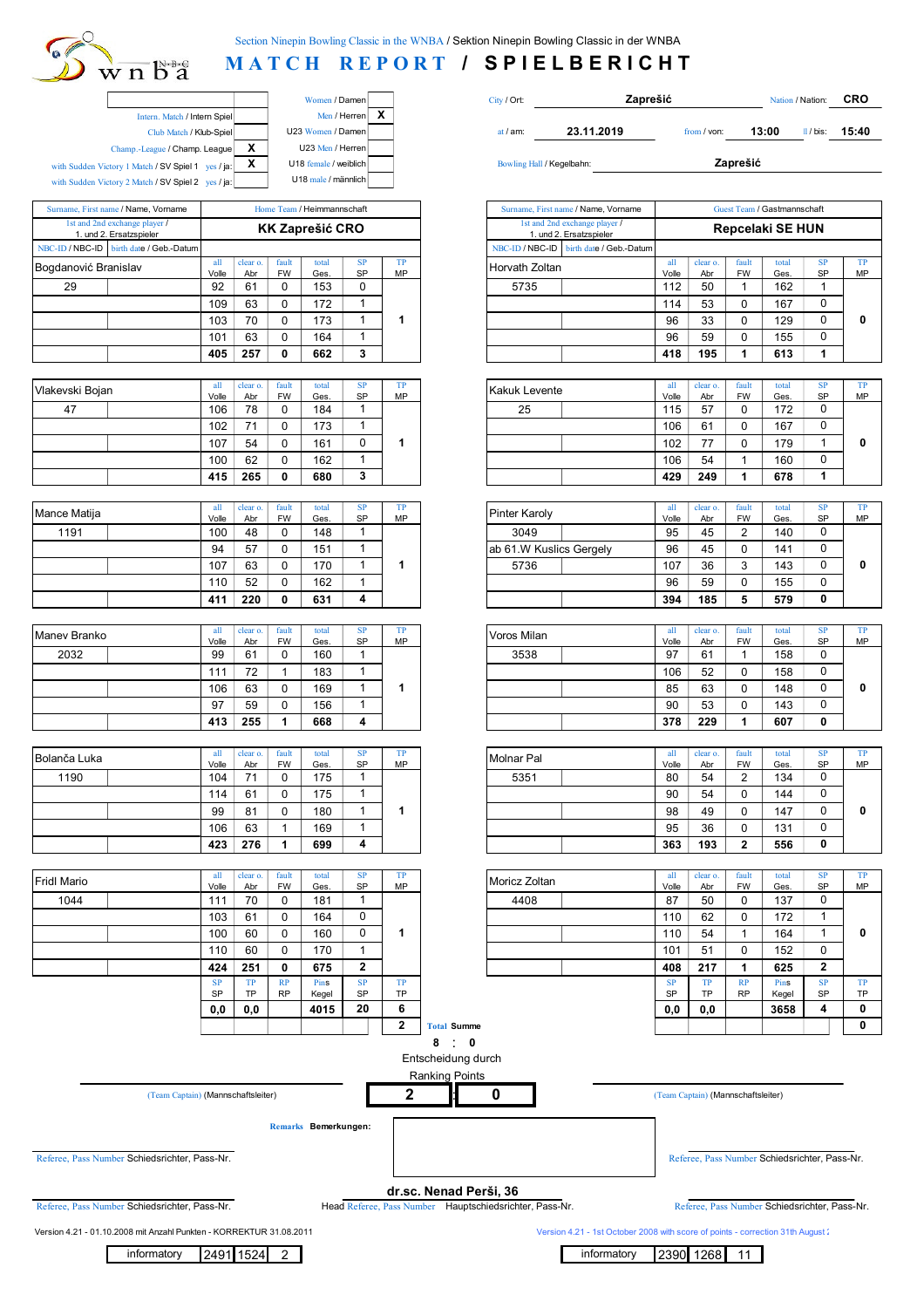*RP = Ranking points TP = Team points SP = Set points*